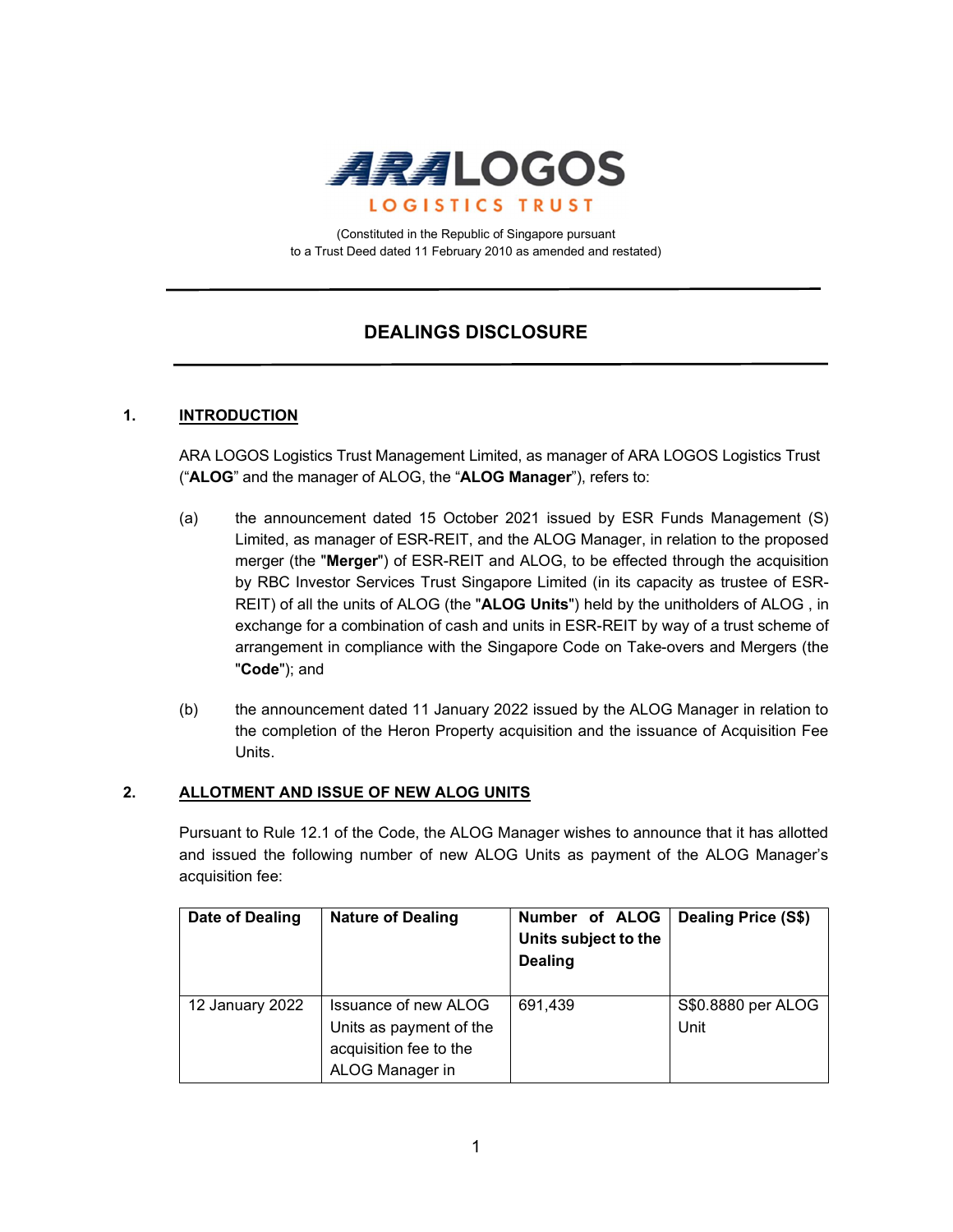| Date of Dealing | <b>Nature of Dealing</b>                                                                                                                                               | Number of ALOG<br>Units subject to the<br><b>Dealing</b> | Dealing Price (S\$) |
|-----------------|------------------------------------------------------------------------------------------------------------------------------------------------------------------------|----------------------------------------------------------|---------------------|
|                 | connection with<br>completion of the Heron<br>Property acquisition<br>from a fund managed by<br>a wholly-owned<br>subsidiary of LOGOS<br><b>Property Group Limited</b> |                                                          |                     |

ALOG Manager owns or controls 8,259,837 ALOG Units after the dealings reported above, representing approximately 0.569% of the total number of ALOG Units in issue<sup>1</sup> .

# BY ORDER OF THE BOARD

# ARA LOGOS Logistics Trust Management Limited

(as manager of ARA LOGOS Logistics Trust) (Company Registration No. 200919331H)

Karen Lee Chief Executive Officer 12 January 2022

<sup>1</sup> In this Announcement, all references to the total number of ALOG Units shall be based on 1,452,870,872 ALOG Units.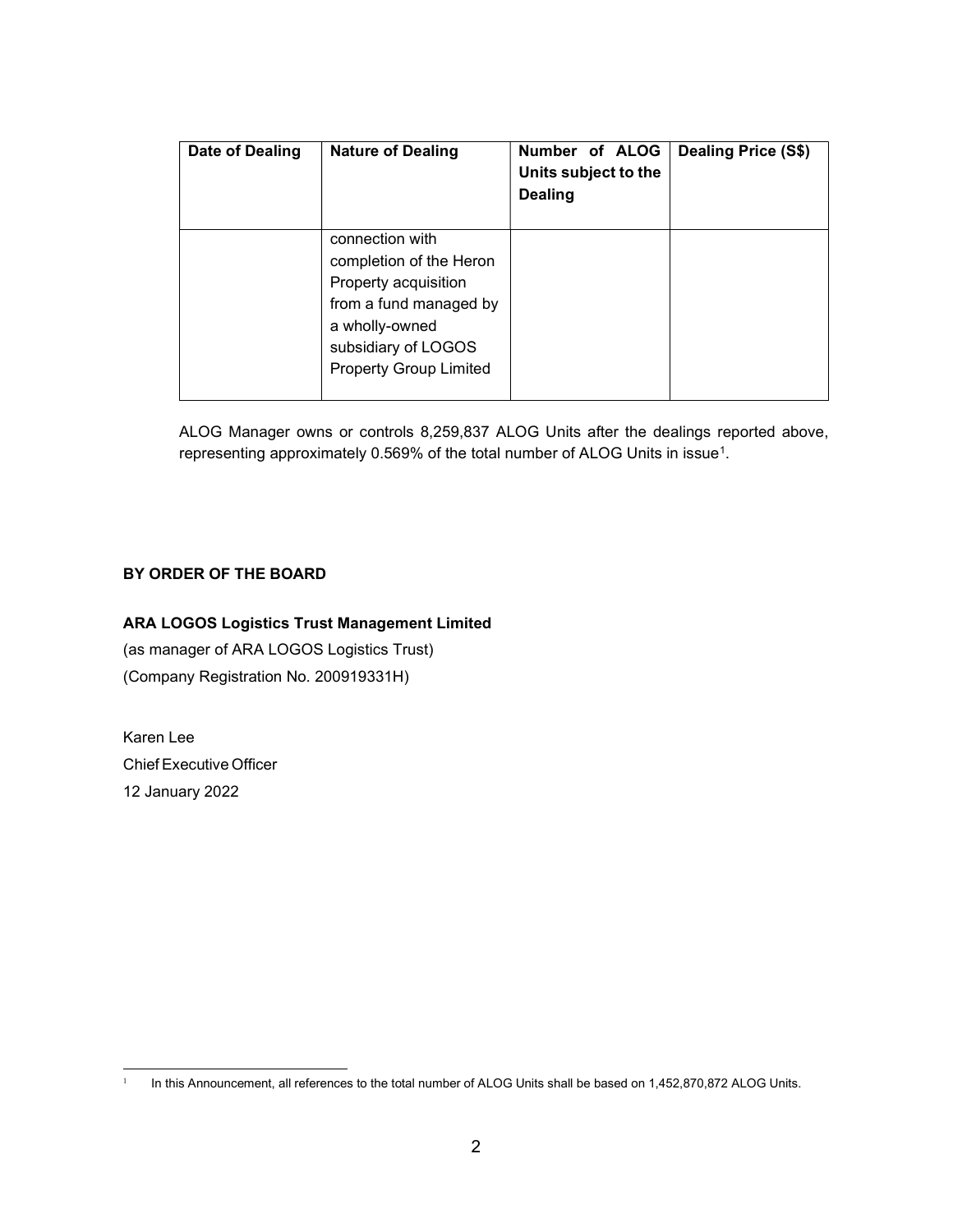### Responsibility Statement

The directors of the ALOG Manager (including those who may have delegated detailed supervision of this Announcement) have taken all reasonable care to ensure that the facts stated and opinions expressed in this Announcement are fair and accurate and that there are no other material facts not contained in this Announcement, the omission of which would make any statement in this Announcement misleading. The directors of the ALOG Manager jointly and severally accept responsibility accordingly.

Where any information has been extracted or reproduced from published or otherwise publicly available sources or obtained from a named source (including the announcement dated 4 August 2021 released by ESR Cayman Limited in relation to the proposed acquisition of up to 100% of the issued share capital and voting power in ARA Asset Management Limited), the sole responsibility of the directors of the ALOG Manager has been to ensure through reasonable enquiries that such information is accurately extracted from such sources or, as the case may be, reflected or reproduced in this Announcement.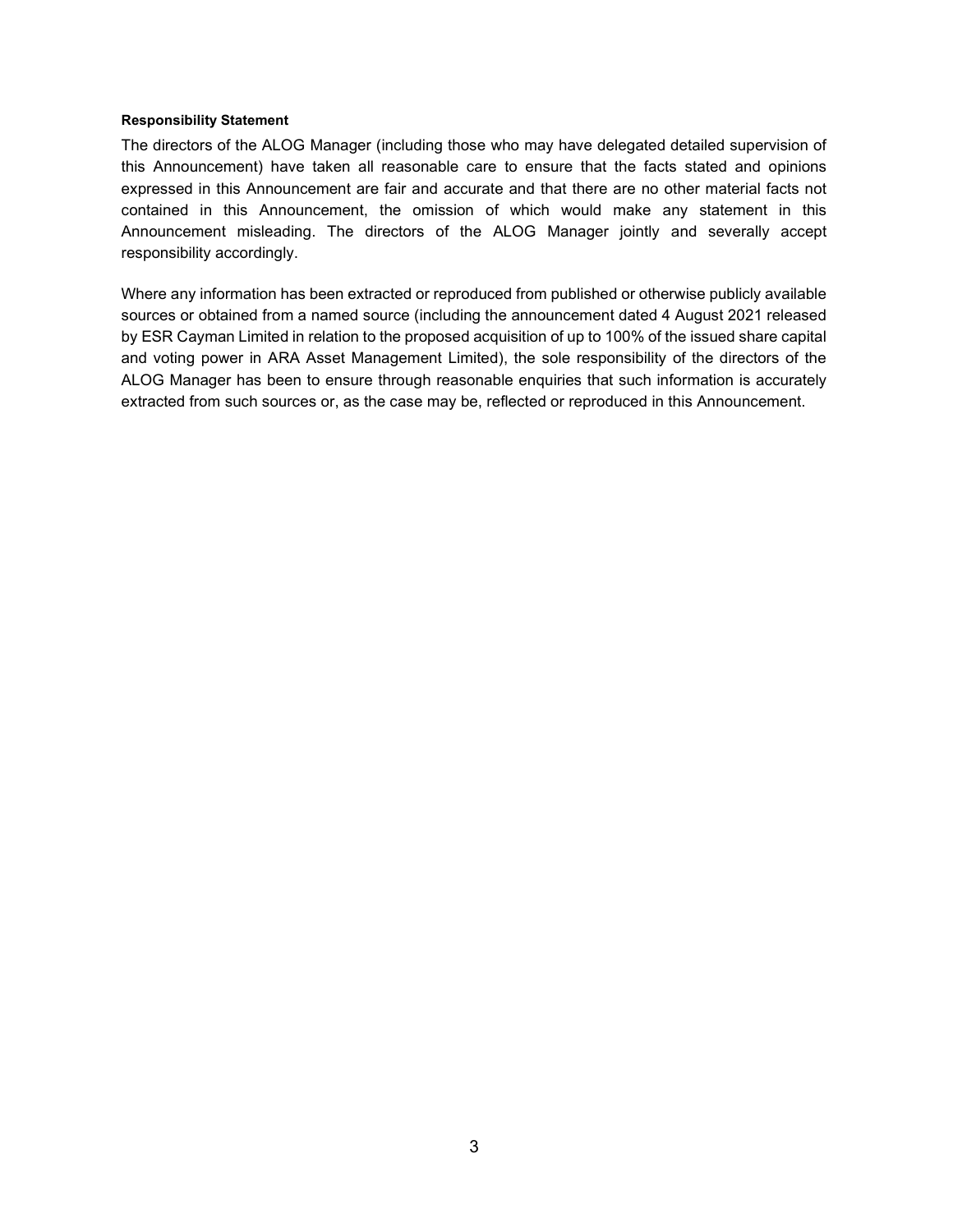### ABOUT ARA LOGOS LOGISTICS TRUST ("ALOG")

Listed on the Singapore Exchange on 12 April 2010, ARA LOGOS Logistics Trust ("ALOG") is a real estate investment trust ("REIT") that invests in quality income-producing industrial real estate used for logistics purposes, as well as real estate-related assets in the Asia Pacific. ALOG is managed by ARA LOGOS Logistics Trust Management Limited.

As at 30 September 2021, ALOG's portfolio comprises 29 high quality logistics warehouse properties strategically located in established logistics clusters in Singapore and Australia as well as 49.5% and 40.0% stakes in the New LAIVS Trust and Oxford Property Fund respectively. The portfolio has a total gross floor area of approximately 1.0 million square metres and is valued at approximately S\$1.8 billion<sup>(2)</sup>.

For more information, please visit https://www.aralogos-reit.com.

#### ABOUT ARA LOGOS LOGISTICS TRUST MANAGEMENT LIMITED

ALOG is managed by ARA LOGOS Logistics Trust Management Limited (the "Manager"), a wholly-owned subsidiary of LOGOS. ARA Asset Management Limited ("ARA" or the "Group") is a majority shareholder of LOGOS, which operates as ARA's global logistics real estate platform.

LOGOS is one of Asia Pacific's leading logistics property groups. It has total Assets Under Management ("AUM") of US\$17 billion(3), comprising more than 9.0 million sqm of property owned and under development across 26 ventures, including ALOG. As a vertically integrated business, LOGOS manages every aspect of logistics real estate, from sourcing land or facilities, to undertaking development and asset management, on behalf of some of the world's leading global real estate investors.

ARA is the largest real assets manager in Asia Pacific with approximately US\$95 billion<sup>(4)</sup> gross AUM by the Group and its associates. ARA Group operates a global platform with a focus on APAC, managing public and private investment funds that invest across traditional and New Economy real estate assets spanning office, logistics, retail, residential, hospitality, and data centers, as well as private real estate credit and infrastructure. ARA's vertically integrated business includes development and value-add asset management capabilities, an in-house capital raising team, and property management expertise in local markets where ARA invests and manages assets. With a resolute focus on creating sustainable value, ARA manages funds on behalf of many of the world's largest pension funds, sovereign wealth funds and financial institutions.

For more information on ARA and LOGOS, please visit https://www.ara-group.com and https://www.logosproperty.com.

#### For enquiries, please contact:

#### ARA LOGOS Logistics Trust Management Limited

Cassandra Seet Senior Manager, Investor Relations Tel: +65 6428 7769 Email: cassandraseet@ara-logos.com

<sup>2</sup> Portfolio value includes ALOG's 49.5% and 40.0% stakes in the New LAIVS Trust and Oxford Property Fund respectively.

<sup>3</sup> As of 30 September 2021, with June 2021 FX rates applied.

<sup>4</sup> Includes assets under management by ARA Asset Management Limited and the Group of companies ("ARA Group") and its Associates as at 30 June 2021, adjusted for LOGOS' acquisition of Moorebank Logistics Park announced on 5 July 2021.